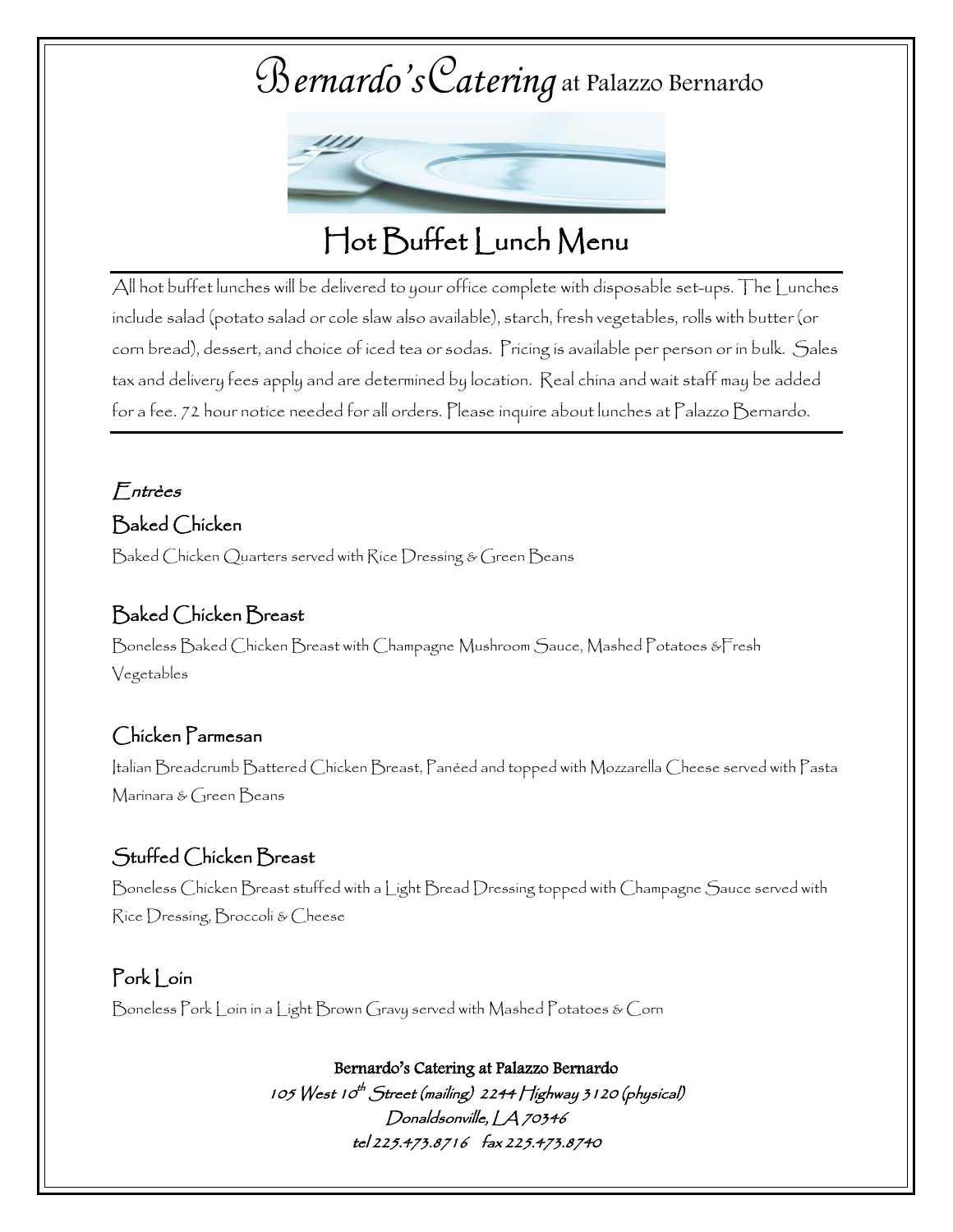

### Beef Tips

With Burgundy Sauce served with Mashed Potatoes & Fresh Vegetables

### Fried Chicken or Chicken Tenders

Bernardo's Fried Chicken served with Rice Dressing, Mashed Potatoes or French Fries

# Fried Shrimp or Fried Fish (based on 9 pieces per person)

With a choice of Potato Salad, French Fries, or Rice Dressing

## Crawfish Stew Crawfish Stew with Rice served with Potato Salad & Sweet Peas

### Spaghetti and Meatballs

Spaghetti & Meatballs made with Bernardo's Homemade Sauce served with Potato Salad & Sweet Peas

## Chicken and Sausage Jambalaya

With White Beans & Corn

#### Shrimp Fettuccine

Shrimp Fettuccine served over Fettuccine Pasta with Spinach Side

## Meatloaf

With Bernardo's Mashed Potatoes & Field Peas

#### Lasagna

Layers of Delicious Lasagna, Homemade Meat Sauce &Three Cheeses topped with Marinara and Mozzarella Cheese served with Sweet Peas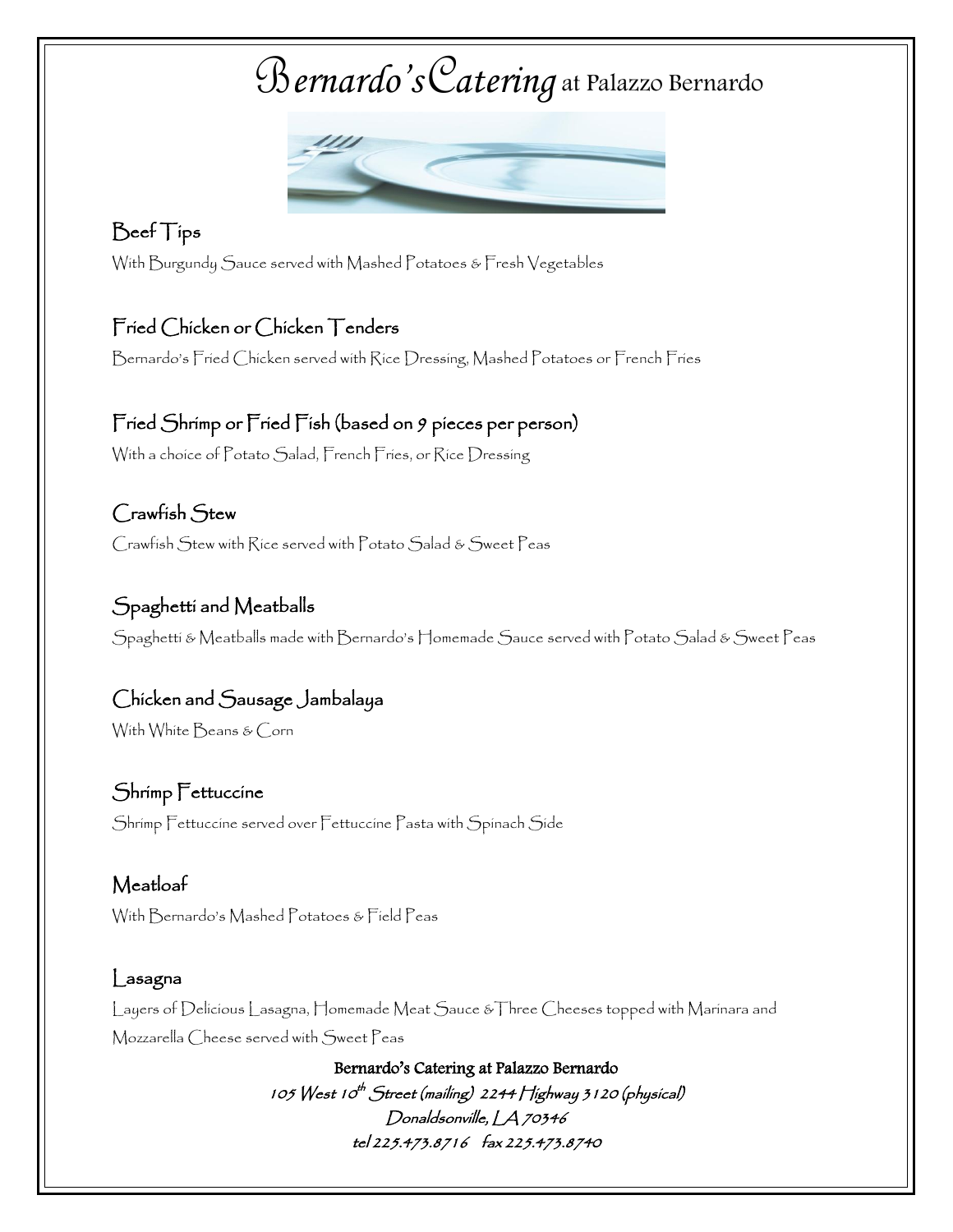

Cheesecake Chocolate Delight Bread Pudding Cobbler (Peach or Apple) Carrot Cake Millionaire Pie Lemon Squares Cake Squares (Vanilla or Chocolate Icing) Assorted Cookies Chocolate Pecan Chunk Brownies